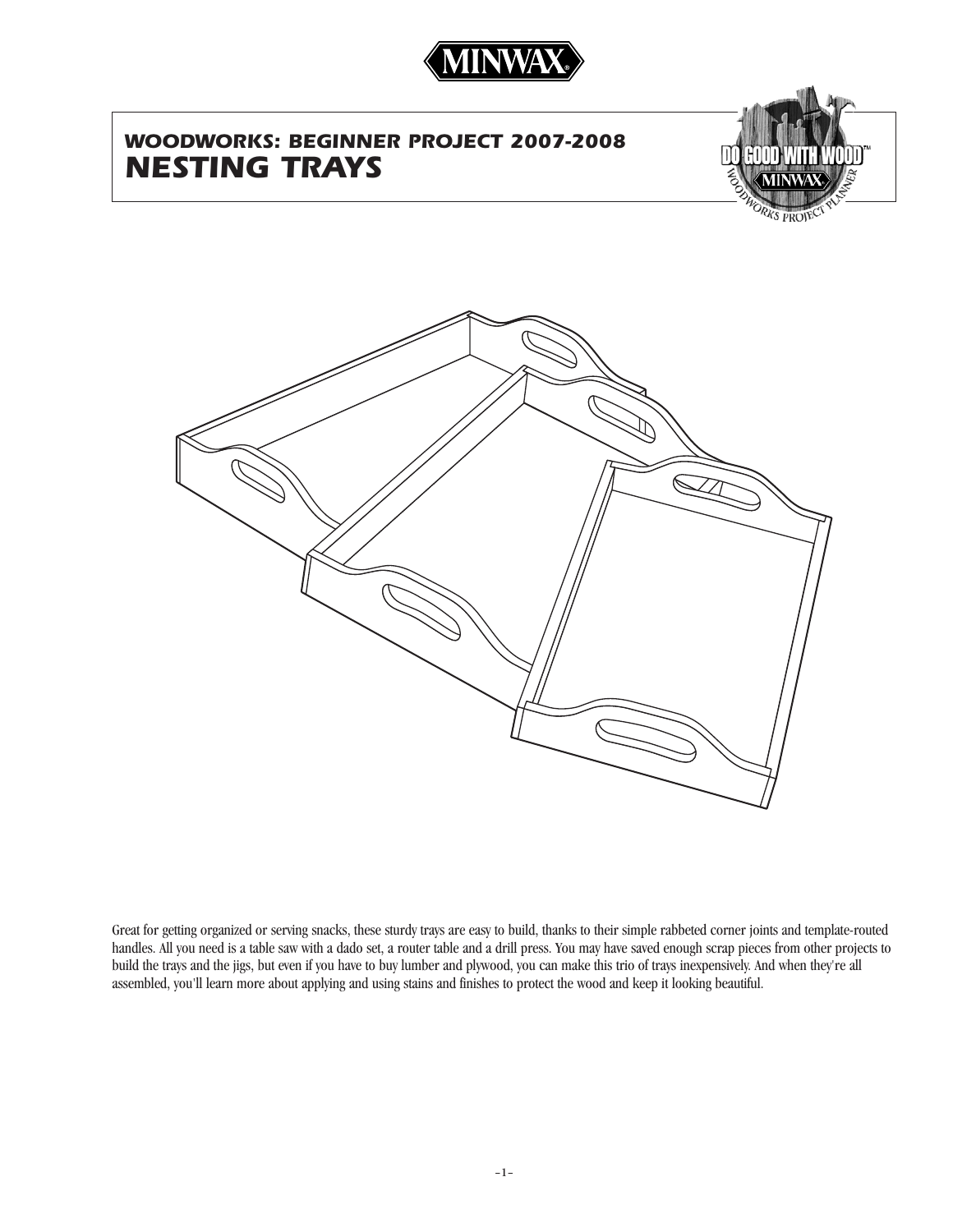### *TOOLS REQUIRED SHOPPING LIST*

#### **Hand Tools**

- Toggle clamps (2)
- Adjustable-jaw clamps (4)
- Mallet
- Chisel

### **Power Tools**

- Table saw with combination
- rip/crosscut blade and dado blades
- Router table, 3/4" dia. straight-cut bit, flush-trim bit
- Drill press, 7/8"- and 1"- dia. Forstner bits
- Jigsaw
- Oscillating spindle sander or sanding drum for drill press, 3" and 3/4" spindles

#### **Miscellaneous**

- Pencil
- Tape measure
- Safety glasses
- Carpenter's glue
- 120-, 180- and 220-grit sandpaper
- Clean, lint-free cloths
- Respirator
- Gloves for finishing
- Mineral spirits (for oil-based stains and finishes)
- Water-filled metal container with tight-fitting lid (for oil-based stains and finishes)
- $−$ Minwax® Wood Finish™ Stain Brush or other good quality, natural-bristle brush (for oil-based stains and finishes)
- Minwax® Polycrylic® Brush or other good quality, synthetic-bristle brush (for water-based stains and finishes)

**Recommended wood:** Birch **Alternate wood:** Pine

| $1/2$ " x 5-1/2" birch:     | $11$ lin. ft.         |
|-----------------------------|-----------------------|
| $1/2$ " x 3-1/2" birch:     | 5 lin. ft.            |
| $\vert$ 1/4" birch plywood: | $ 2' \times 4'$ piece |
| $3/4$ " brads               |                       |

## *CUTTING LIST*

|                                           | <b>Overall Dimensions:</b>              |                |                                  |
|-------------------------------------------|-----------------------------------------|----------------|----------------------------------|
|                                           | Large Tray<br>$4-1/4$ " x 13-1/2" x 20" |                |                                  |
| 3-3/4" x 12-1/4" x 18-3/4"<br>Medium Tray |                                         |                |                                  |
|                                           | Small Tray<br>3-1/4" x 11" x 17-1/2"    |                |                                  |
| 3-1/4" x 10" x 20"<br>Routing Jig         |                                         |                |                                  |
|                                           |                                         |                |                                  |
| Kay                                       | Part                                    | Pcs.           | <b>Dimensions</b>                |
| Large Tray                                |                                         |                |                                  |
| A1                                        | End                                     | $\overline{2}$ | $1/2$ " x 4-1/4" x $13$ "        |
| A2                                        | Side                                    | $\overline{2}$ | $1/2$ " x 2-3/4" x 20"           |
| A <sub>3</sub>                            | Bottom*                                 | 1              | 1/4" x 12-27/32" x 19-11/32"     |
| Medium Tray                               |                                         |                |                                  |
| <b>B1</b>                                 | End                                     | $\overline{2}$ | $1/2$ " x 3-3/4" x 11-3/4"       |
| B <sub>2</sub>                            | Side                                    | $\overline{2}$ | $1/2$ " x 2-1/4" x 18-3/4"       |
| B <sub>3</sub>                            | Bottom*                                 | 1              | 1/4" x 11-19/32" x 18-3/32"      |
| Small Tray                                |                                         |                |                                  |
| C1                                        | End                                     | 2              | $1/2$ " x 3-1/4" x 10-1/2"       |
| C2                                        | Side                                    | $\overline{a}$ | $1/2$ " x $1-3/4$ " x $17-1/2$ " |
| C <sub>3</sub>                            | Bottom*                                 | 1              | 1/4" x 10-11/32" x 16-27/32"     |
| Routing Jig                               |                                         |                |                                  |
| $\mathbf T$                               | Base                                    | $\mathbf{1}$   | $1/2$ " x $10$ " x $20$ "        |
| $\mathbf U$                               | Fence                                   | $\mathbf{1}$   | $1/2$ " x 5-3/4" x 20"           |
| $\overline{\mathbf{V}}$                   | Stop                                    | $\overline{2}$ | $1/2$ " x $2-3/4$ " x $3-1/2$ "  |
| $\mathbf{W}$                              | Medium end spacer                       | $\overline{2}$ | $1/2$ " x $5/8$ " x $2-1/2$ "    |
| X                                         | Medium bottom spacer                    | $\mathbf{1}$   | $1/2$ " x $1/2$ " x $11-3/4$ "   |
| $\mathbf Y$                               | Small end spacer                        | $\overline{2}$ | $1/2$ " x $1-1/4$ " x $2-1/2$ "  |
| $\mathbf{Z}$                              | Small bottom spacer                     | $\mathbf{1}$   | $1/2$ " x 1" x 10-1/2"           |
| * 1/4" birch or maple plywood             |                                         |                |                                  |

# *WOOD FINISHING PRODUCTS*

#### **Recommended Finish**

- Prep: Minwax® Water-Based Pre-Stain Wood Conditioner
- Stain: Minwax® Water-Based Wood Stain Spice, Mediterranean Olive, and Parchment

or

Minwax® Water-Based Wood Stain™ Accents™ Midnight Blue, Botanical, and English Oak

Finish: Minwax® Polycrylic® Protective Finish gloss

#### **Alternate Finish**

Prep: Minwax® Pre-Stain Wood Conditioner

- Stain: Minwax® Wood Finish™ Dark Walnut/Gun Stock/Puritan Pine
- Finish: Minwax® Fast-Drying Polyurethane gloss

or

Minwax® Clear Brushing Lacquer gloss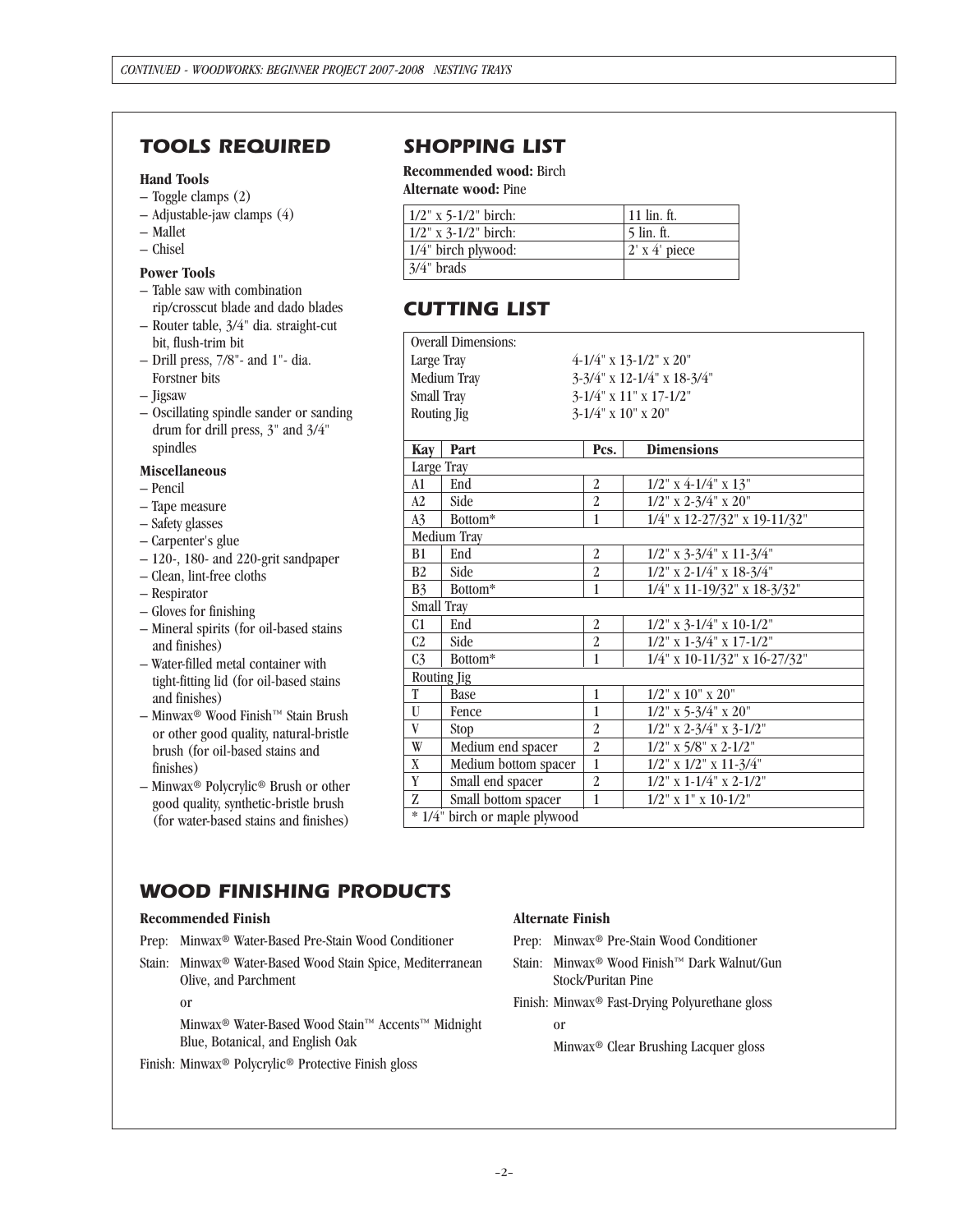### *BEFORE YOU BEGIN*

Good craftsmanship begins and ends with good work habits, so make the following steps part of your routine workshop practice. If you have any doubts or questions about how to proceed with a project, always discuss them with your shop instructor.

- Carefully and fully review plans and instructions before putting a tool to the project lumber.
- Work sensibly and safely. Wear safety goggles when doing work that creates flying chips and sawdust; wear the appropriate respirator whenever making sawdust or working with thinners or other solvents.
- At the end of every work session, clean up your shop area and put away all portable tools.

### *CUTTING AND ASSEMBLY PROCEDURE*

**1.** Cut all the parts on the CUTTING LIST.

#### **Cut the Rabbet Joints**

**2.** Set the height of the router bit (or dado head if you're using a table saw) to 1/4", half the thickness of the material.

**3.** Set the fence location so the tip of the router bit is 1/2" away from the face of the fence. Make a test cut in scrap and check the fit of the rabbet joint against a tray end. The end should nest perfectly inside the rabbet.

**4.** Machine the rabbet into both ends of each of the tray sides. Use a piece of scrap to support the piece and hold it square. This also provides backup so the side doesn't chip out as the bit exits the cut. All of these cuts are made with the good (outside) face up.

#### **Make the Routing Jig**

**5.** Refer to Figs. 3 and 4 when making the jig. Use glue and 3/4" brads to fasten the fence (U) and the stops (V) to the base (T).

**6.** Use the end profile of the large tray (Fig. 4) as a pattern when you make the routing jig (Fig. 3). First, transfer the curved edge profile to the jig's base. Then drill 1"-dia. holes with a Forstner bit to establish the ends of the handle hole. Finish rough-cutting the handle hole with a jigsaw. Then rough-cut the edge profile.

**7.** Smooth the routing jig's edge profile using an oscillating spindle sander or a sanding drum in your drill press. Install a 3/4"-dia. spindle or drum to smooth the handle hole.

**8.** Fasten the fence flush with the bottom of the jig's base.

**9.** Place one of the large end-piece blanks on the jig. The top of the blank should be flush with the top of the jig. Center the blank and then install the stops. Mount the toggle clamps.

#### **Rout the Ends**

**10.** Draw edge profiles and handle holes on all the end blanks after installing them in the jig. Make spacers (W, X, Y and Z, Fig. 3) to position the medium and small blanks.

**11.** Rough-saw all the curved profiles about 1/16" away from the pattern lines. To rough out the handle holes, drill 7/8"-dia. holes and use a jigsaw to saw out the waste.

**12.** Rout the edge profiles with a top-bearing flush-trim bit (Fig 5). Then rout the handle holes (Fig 6). Assure the workpiece is securely held. With the router unplugged, center the bit inside the roughsawn opening. Hold the jig steady so the bit spins freely when you power up. Then rout counterclockwise.

#### **Cut the Groves**

**13.** Cut 3/16" deep grooves for the plywood bottoms (A3, B3 and C3) in the sides and ends. Because 1/4"-thick plywood is often undersize, you can't use a dado set. Use your regular blade and make two passes. Adjust the fence between passes to widen the groove enough to allow the plywood to insert easily yet snugly.

#### **Assemble the Trays**

**14.** Assemble the boxes without glue to assure everything fits.

**15.** Disassemble the boxes for sanding. Finish-sand with 100-, 180 and 220-grit sandpaper.

**16.** Assemble the trays by brushing glue into the rabbets and into the grooves. Assemble two sides and one end, clamping across the end and insert the plywood (Fig. 7). Use clamping blocks to protect the wood. Insert strips of paper towel between the blocks and the sides to absorb excess glue. Assemble the other end and secure it with another clamp. Check the trays for square after they're clamped and adjust as necessary.

**17.** After the glue has dried, remove the clamps. Check for any squeezed-out glue and carefully remove it with a chisel. Smooth resulting rough spots with 220-grit sandpaper.

### *STAINING AND FINISHING*

*Woodworker's Tip: Though you may be tempted to cut short your sanding, preparation and application time, don't do it. These tasks are very important steps in obtaining a high-quality finish. Remember, it is the finish, just as much as the fit and smoothness of the parts that will have great bearing on how people judge your craftsmanship. To ensure an excellent result, follow the steps listed in this section and also the instructions the finish manufacturer puts on its products.*

#### **FINISHING TIPS**

- Test the stains and finishes you are planning to use on scraps of wood. On the back of the scrap, mark the stain/finish combination and the type of wood. Allow all samples to dry thoroughly before making your final finish selection. Save your samples for quick reference on future projects.
- All stains and finishes must be allowed to dry thoroughly between coats. Remember that drying times can vary due to humidity and other climatic conditions.
- If you have some leftover stain or finish, wipe the can rim so that stain or finish in the rim won't dry out and prevent the lid from forming a tight seal.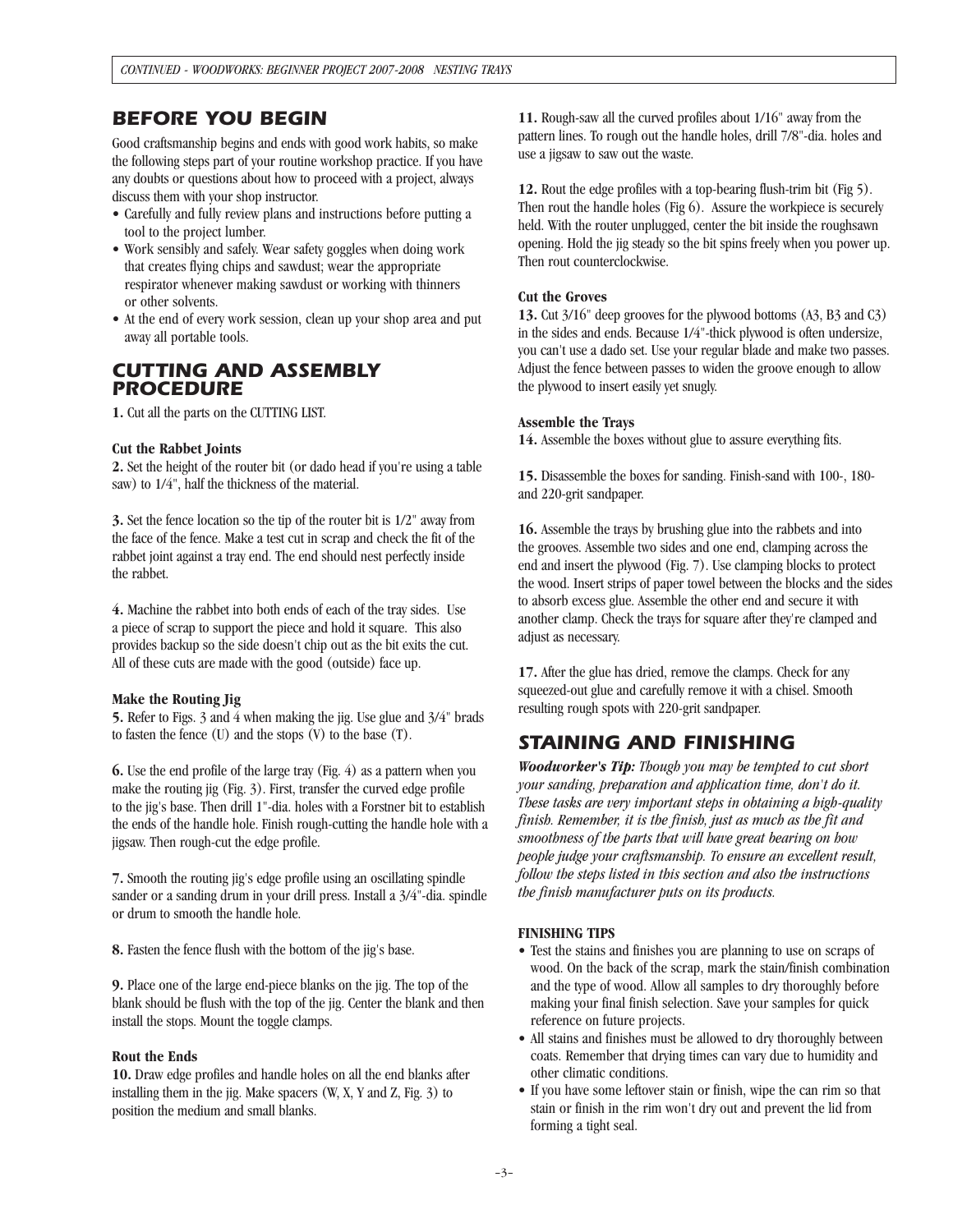• Brushes used for water-based products, such as Minwax® Water-Based Wood Stains or Minwax® Polycrylic® Protective Finish, must be cleaned with soap and water; brushes used for oil-based finishes must be cleaned with mineral spirits.

**18.** Finish-sand the corners and any other rough spots with 220-grit sandpaper. Dust off the piece and wipe it carefully with a clean, lint-free cloth lightly dampened with mineral spirits.

#### **Recommended Finish**

**19.** Before applying Minwax® Water-Based Wood Stain to a hardwood or softwood, apply Minwax® Pre-Stain Water-Based Wood Conditioner following the directions on the can. Applying it will help to ensure even absorption of stain and prevent blotchiness that can occur with some woods. After 1 to 5 minutes, wipe off all excess conditioner using a clean, soft cloth. Wait 15 to 30 minutes then use 220-grit or finer sandpaper to sand off any "whiskers" raised by the conditioner. Proceed to the staining within 2 hours.

**20.** Do the staining in two steps, starting on the interior surfaces and then moving to the exterior surfaces. Apply the Minwax® Water-Based Wood Stain you've chosen to the surface using either a nylon/polyester brush or a cloth. Allow stain to penetrate no longer than 3 minutes. While stain is still wet, wipe off all excess with a clean cloth that's been lightly dampened with stain. Allow the piece to dry for 2 hours before applying a second coat, if desired. Allow the piece to dry overnight before applying the protective clear finish.

*Woodworker's Tip: Minwax® Water-Based Wood Stain is available in 6 wood tones, a White Wash Pickling Stain, 60 custom-mixed colors, and 8 bold Accents™ colors. This means that you are not limited to just traditional wood colors (pine, oak, walnut, etc.). Instead, you can pick and apply a color to complement the décor of the room in which the piece will be placed. For this reason, make sure you look over all of the Minwax® color charts or go to* **minwax.com** *before making your final selection.*

**21.** After allowing the piece to dry overnight, apply Minwax® Polycrylic® Protective Finish following the directions on the can. Stir the can contents thoroughly before starting and periodically repeat the stirring during your work session.

**22.** Working a small area at a time to maintain a wet edge, apply the first coat. Work quickly and make the final strokes in each newly finished section using with-the-grain brushstrokes.

**23.** Allow the finish to dry a minimum of 2 hours. Then sand lightly with 220-grit or finer sandpaper wrapped around a soft backup block. Thoroughly dust off and wipe all surfaces with a cloth lightly dampened with water.

**24.** Repeat steps 21 and 22 to apply the second and final coat.

#### **Alternate Finish**

25. Apply the Minwax<sup>®</sup> Wood Finish<sup>™</sup> you've chosen using a naturalbristle brush and a clean, lint-free cloth following the directions on the can. The brush will help you get the stain into the inside corners. Allow the Wood Finish™ to set for about 5 to 15 minutes, then wipe off any excess. To achieve a deeper color, you may apply a second coat after 4-6 hours, repeating the application directions for the first coat. Allow the stain to dry for 24 hours before applying the protective clear finish.

*Woodworker's Tip: When wiping off stain, make certain that your last wipe with the cloth goes with the grain of the wood. This way, any stain you might miss during wipe-off will be visually minimized by the wood grain.*

#### **Applying Fast-Drying Polyurethane**

**26.** Apply Minwax® Fast-Drying Polyurethane following the directions on the can, stirring it occasionally. Use a good quality, natural-bristle brush. Allow the first coat to dry overnight.

**27.** The next day, sand all surfaces lightly with 220-grit or finer sandpaper using with-the-grain strokes. Dust off and wipe all surfaces with a cloth lightly dampened with mineral spirits. Apply a second coat of polyurethane and set the piece aside to cure overnight.

**28.** The following day, sand all surfaces lightly with 220-grit sandpaper. Dust off and wipe the piece with a cloth lightly dampened with mineral spirits and apply the third and final coat of polyurethane.

#### **Applying Clear Brushing Lacquer**

**29.** Apply Minwax® Lacquer Sanding Sealer, if desired, following label directions. Let dry at least 1 hour, then sand with 220-grit sandpaper, moving in the direction of the grain. Remove all sanding dust.

**30.** Apply Minwax® Clear Brushing Lacquer, stirring it well before and during use to rotate the product from the bottom to the top of the can. NEVER SHAKE.

**31.** Apply a coat of lacquer using a high-quality natural- or synthetic-bristle brush. Apply sufficient lacquer to seal open joints, edges and end grain.

**32.** Let the first coat dry at least 2 hours, then apply a second coat.

**33.** Apply a third coat, repeating the steps above for each coat. Apply a fourth coat, if desired.

**34.** After the final coat, allow at least 24 hours before using the trays.

#### **PRODUCT SAFETY**

For your safety and the safety of those you work with, always read the safety warnings, which manufacturers print on their labels, and follow them to the letter.

**WARNING!** Removal of old paint by sanding, scraping or other means may generate dust or fumes that contain lead. Exposure to lead dust or fumes may cause brain damage or other adverse health effects, especially in children or pregnant women. Controlling exposure to lead or other hazardous substances requires the use of proper protective equipment, such as properly fitted respirator (NIOSH approved) and proper containment and cleanup. For more information, call the National Lead Information Center at 1-800-424-LEAD (in U.S.) or contact your local health authority.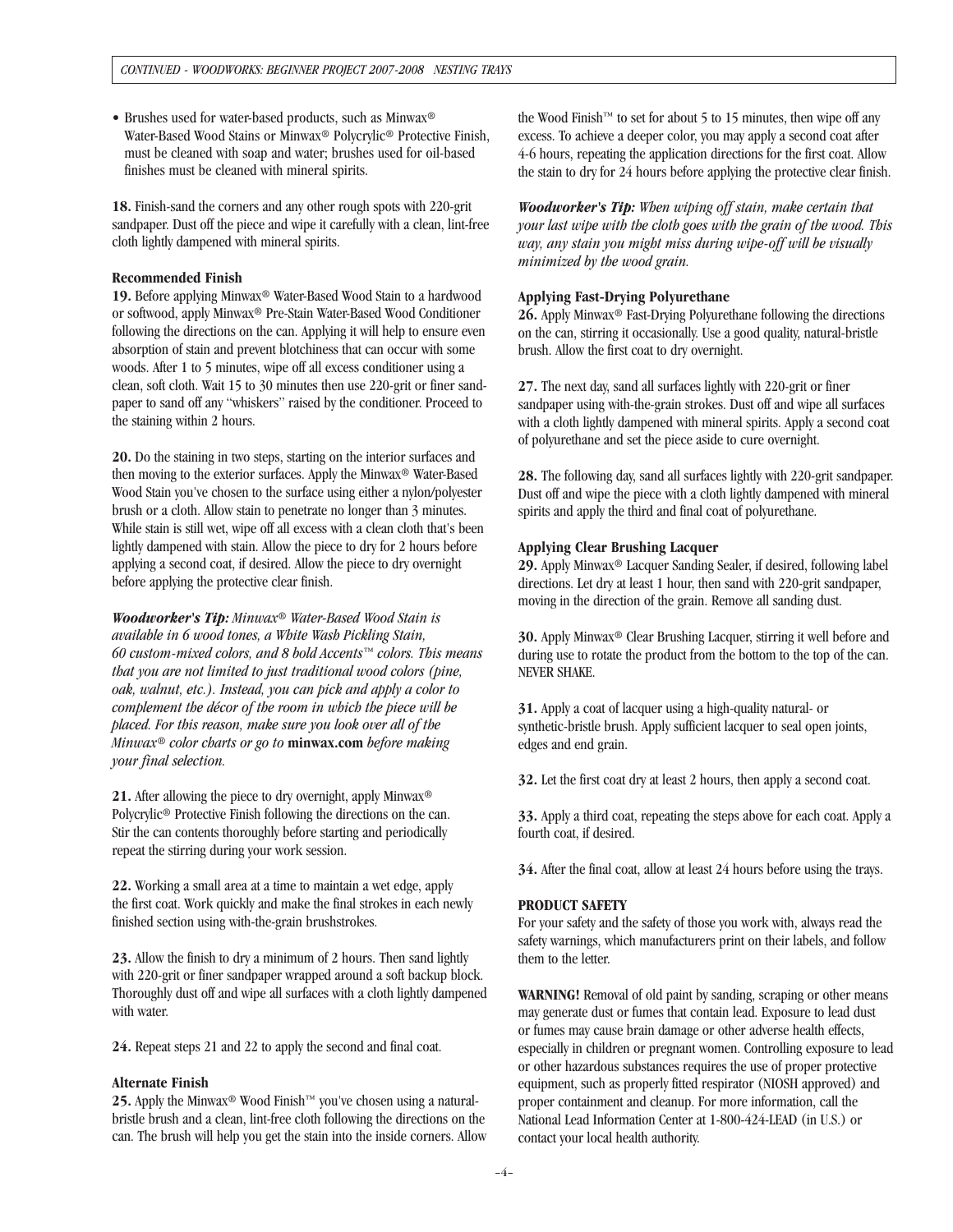**DANGER:** Rags, steel wool, other waste soaked with oil-based stains and clear finishes, and sanding residue may spontaneously catch fire if improperly discarded. Immediately place rags, steel wool, other waste soaked with this product, and sanding residue in a sealed, water-filled metal container. Dispose of in accordance with local fire regulations.

#### **When using oil-based wood finishing products: CAUTIONS: CONTAINS ALIPHATIC HYDROCARBONS.**

Contents are **COMBUSTIBLE**. Keep away from heat and open flame. **VAPOR HARMFUL**. Use only with adequate ventilation. To avoid overexposure, open windows and doors or use other means to ensure fresh air entry during application and drying. If you experience eye watering, headaches, or dizziness, increase fresh air, or wear respiratory protection (NIOSH approved), or leave the area. Avoid contact with eyes and skin. Wash hands after using. Keep container closed when not in use. Do not transfer contents to other containers for storage.

**FIRST AID:** In case of eye contact, flush thoroughly with large amounts of water for 15 minutes and get medical attention. For skin contact, wash thoroughly with soap and water. In case of respiratory difficulty, provide fresh air and call physician. If swallowed, call Poison Control Center, hospital emergency room, or physician immediately.

#### **DELAYED EFFECTS FROM LONG-TERM OVEREXPOSURE.**

Contains solvents which can cause permanent brain and nervous system damage. Intentional misuse by deliberately concentrating and inhaling contents may be harmful or fatal.

**WARNING:** This product contains a chemical known to the State of California to cause cancer and birth defects or other reproductive harm.

**DO NOT TAKE INTERNALLY. KEEP OUT OF REACH OF CHILDREN.**  CONFORMS TO ASTM D-4326. Contact a physician for more health information.

#### **When using water-based wood finishing products:**

**CAUTIONS:** Use Only With Adequate Ventilation. To avoid overexposure, open windows and doors or use other means to ensure fresh air entry during application and drying. If you experience eye watering, headaches, or dizziness, increase fresh air, or wear respiratory protection (NIOSH approved), or leave the area. Avoid contact with eyes and skin. Wash hands after using. Keep container closed when not in use. Do not transfer contents to other containers for storage.

**FIRST AID:** In case of eye contact, flush thoroughly with large amounts of water. Get medical attention if irritation persists. If swallowed, get medical attention immediately.

**WARNING:** This product contains a chemical known to the State of California to cause cancer and birth defects or other reproductive harm.

**DO NOT TAKE INTERNALLY. KEEP OUT OF REACH OF CHILDREN.**  CONFORMS TO ASTM D-4326. Contact a physician for more health information.

#### **When using lacquer:**

#### **CAUTIONS: CONTAINS ACETATES, ALCOHOLS, KETONES AND XYLENE.**

Contents are **FLAMMABLE.** Vapors may cause flash fires. Keep away from heat, sparks, and open flame. During use and until all vapors are gone: Keep area ventilated - Do not smoke - Extinguish all flames, pilot lights and heaters - Turn off stoves, electric tools and appliances, and any other sources of ignition. **VAPOR HARMFUL.** Use only with adequate ventilation. To avoid overexposure, open windows and doors or use other means to ensure fresh air entry during application and drying. If you experience eye watering, headaches, or dizziness, increase fresh air, or wear respiratory protection (NIOSH approved), or leave the area. Avoid contact with eyes and skin. Wash hands after using. Keep container closed when not in use. Do not transfer contents to other containers for storage.

**FIRST AID:** In case of eye contact, flush thoroughly with large amounts of water for 15 minutes and get medical attention. For skin contact, wash thoroughly with soap and water. In case of respiratory difficulty, provide fresh air and call physician. If swallowed, call Poison Control Center, hospital emergency room, or physician immediately.

#### **DELAYED EFFECTS FROM LONG-TERM OVEREXPOSURE.**

Contains solvents which can cause permanent brain and nervous system damage. Intentional misuse by deliberately concentrating and inhaling contents may be harmful or fatal.

**WARNING:** This product contains a chemical known to the State of California to cause cancer and birth defects or other reproductive harm. **DO NOT TAKE INTERNALLY. KEEP OUT OF REACH OF CHILDREN.** 

This project was adapted with permission from *American Woodworker®* magazine, AW Media LLC, an affiliate of New Track Media LLC, Suite 180, 1285 Corporate Center Drive, Eagan, MN 55121. ©Copyright 2005. All rights reserved. For subscriptions call toll-free: 1-800-666-3111.

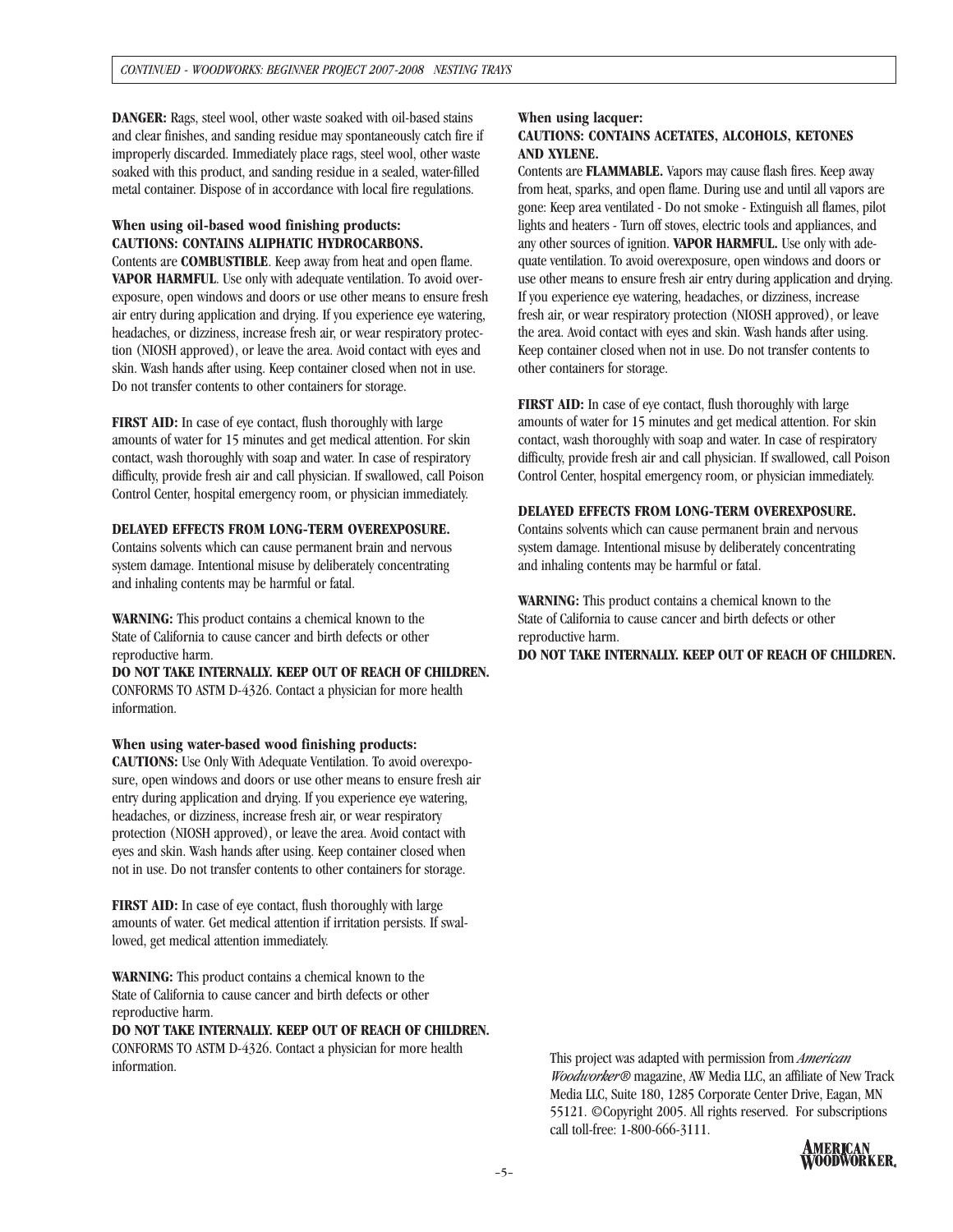# *FIG 1. TRAY DETAILS*

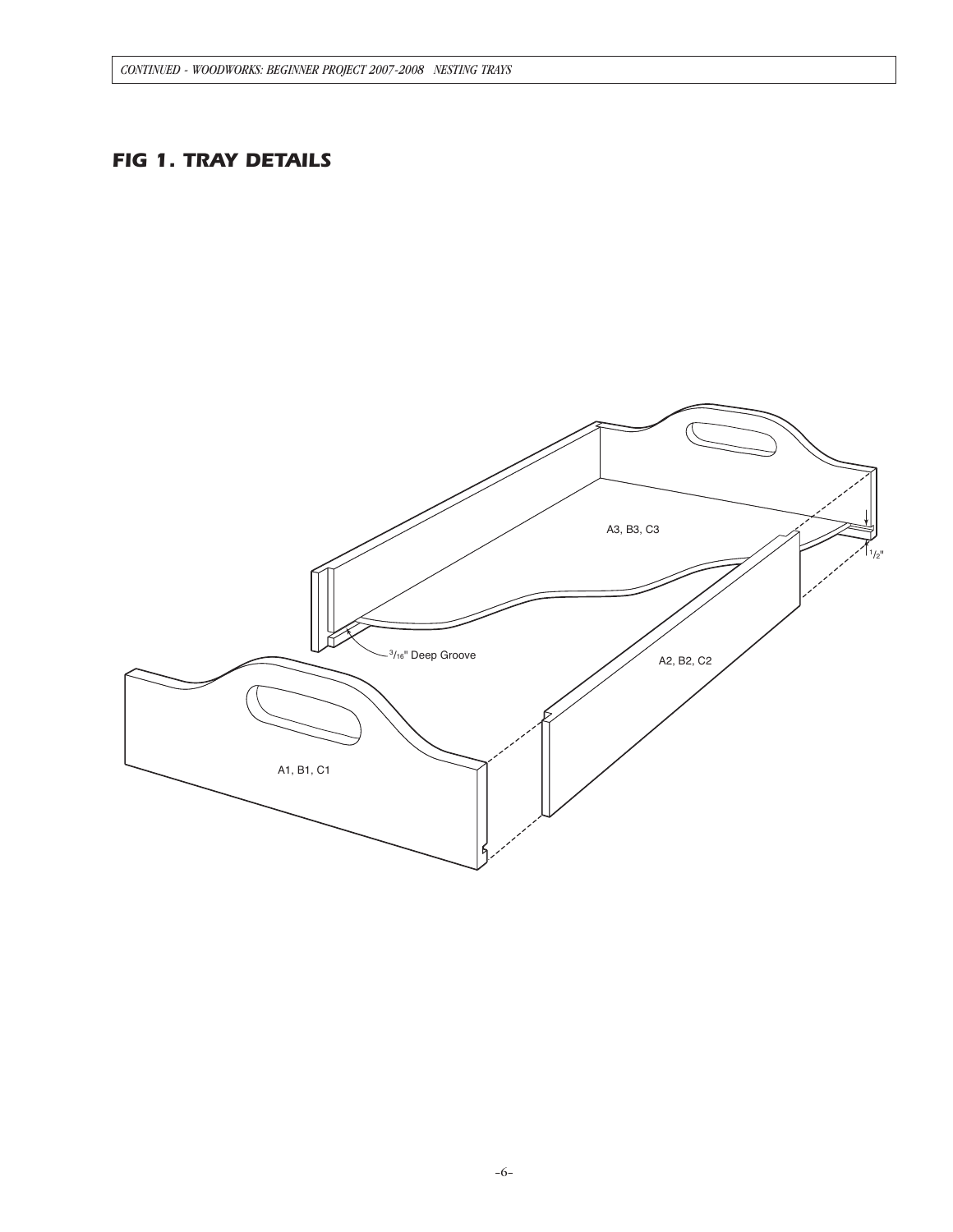# *FIG 2. RABBET SIDES*



# *FIG 3. ROUTING JIG*